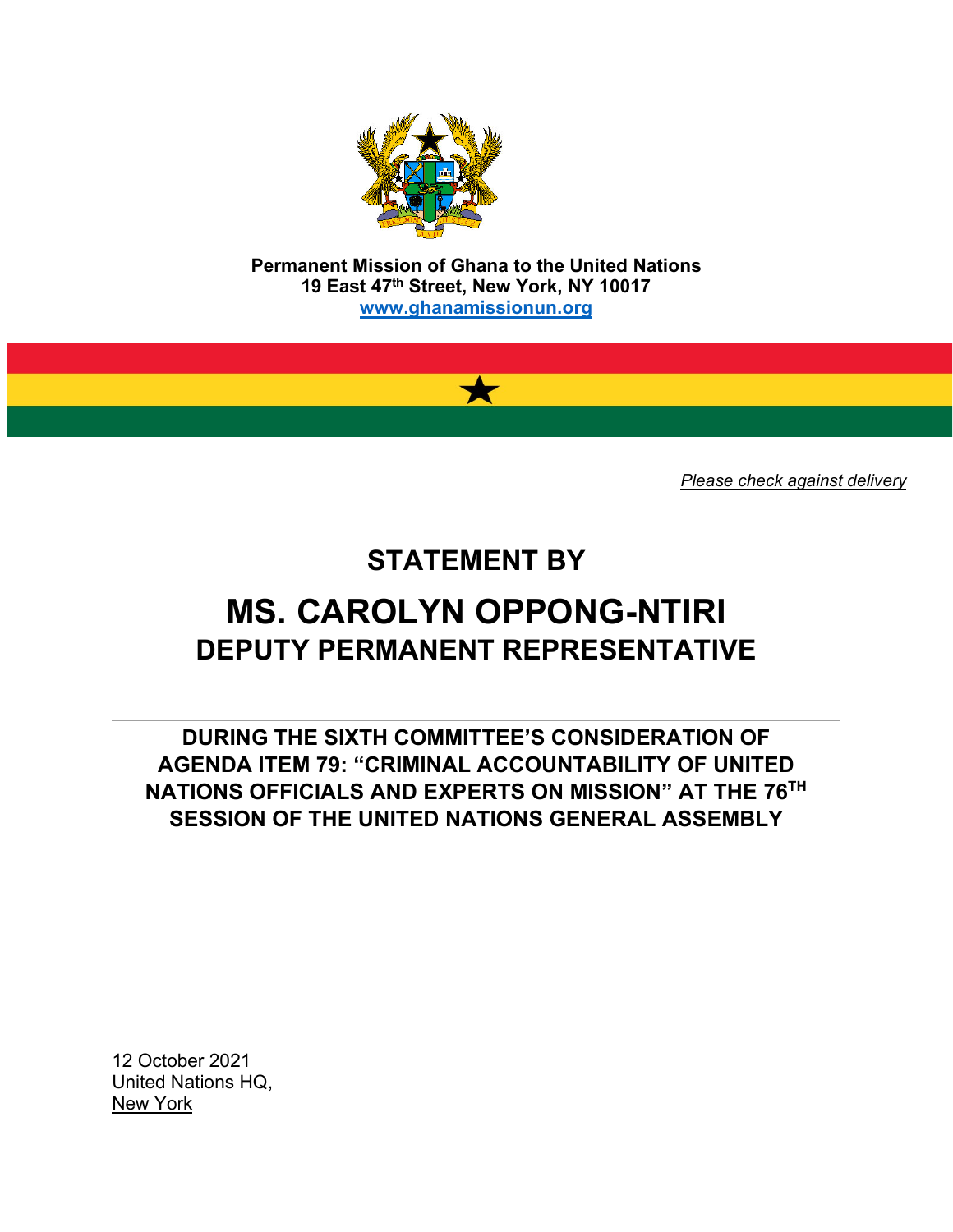#### *Madam Chairperson,*

My delegation associates itself with the statements delivered by the distinguished representatives of the Kingdom of Morocco and the Islamic Republic of Iran on behalf of the African Group and the Non-Aligned Movement respectively.

At the outset, my delegation expresses its appreciation to the Secretary General for his report contained in document A/76/205 and takes note of the system-wide policies and procedures relating to the reporting, investigation, referral and follow-up actions where credible allegations of crime are found to have been committed by personnel of the United Nations. My delegation considers important, the recommendation for the continued evaluation of the adequacy of the existing policies, as that would ensure effective accountability on one hand and deterrence on the other.

#### *Madam Chairperson,*

As a country with a deep commitment to the promotion of international peace and security, Ghana has since the 1960's contributed to United Nations Peace Operations and is currently ranked the 10<sup>th</sup> troop and police contributing country. Ghana is therefore, well aware of the immense commitment and contributions of United Nations Experts and Officials on Mission to the fundamental global objective to promote international peace and security and we salute them for their efforts.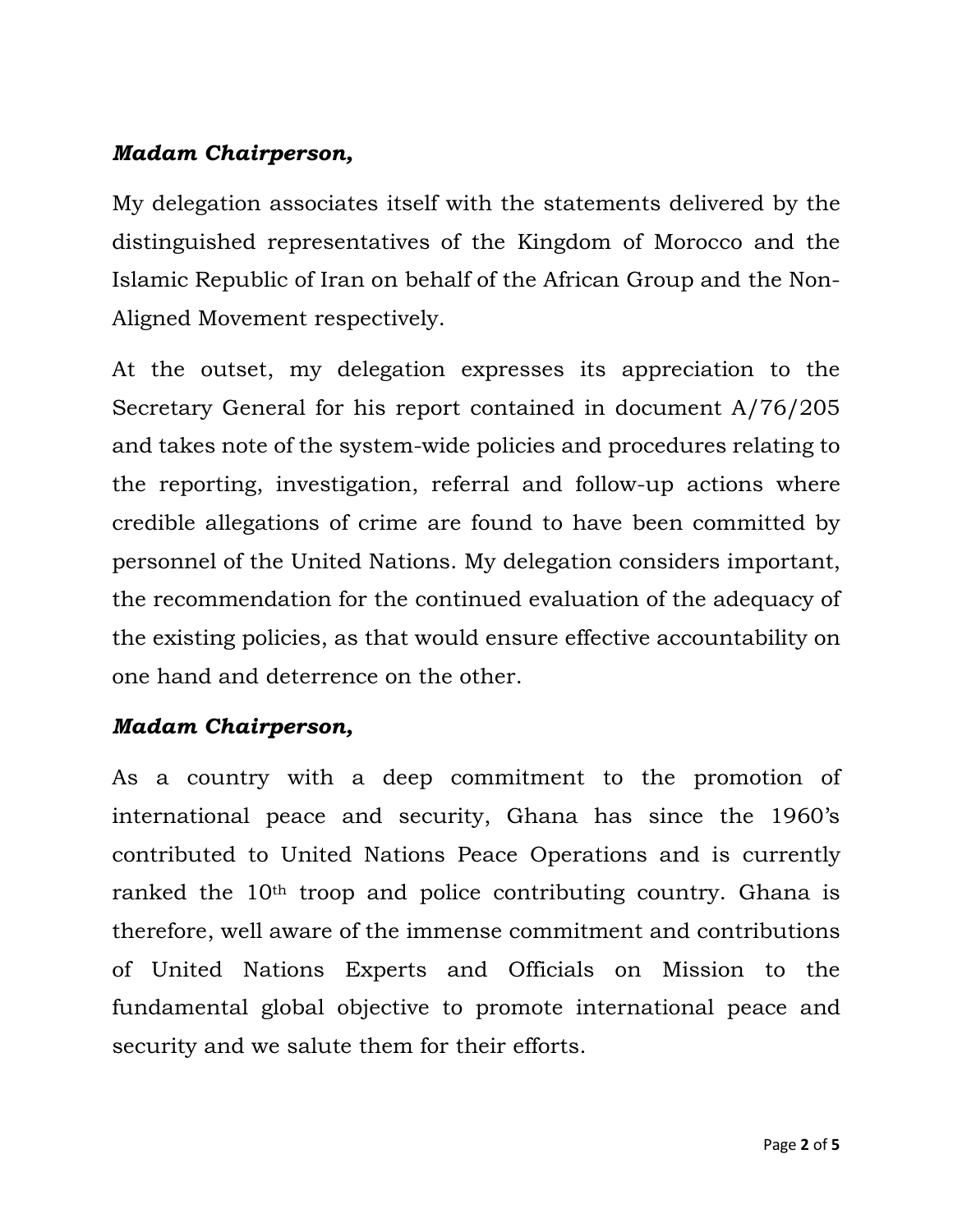At the same time, we believe that there should be no derogation from the highest standards of professionalism and moral integrity. Ghana's commitment to the Zero-tolerance policy for misconduct and the commission of crimes, including sexual exploitation and abuse, abuse of authority, fraud and corruption committed by UN personnel on Mission stems from the recognition that accountability, as a cardinal element of the rule of law, is necessary to uphold the integrity, credibility and relevance of the United Nations.

#### *Madam Chairperson,*

I am pleased to recall that Ghana is one of the countries to have been cited for commendable cooperation with the United Nations in the investigation and handling of disciplinary cases involving its personnel on peacekeeping missions. My delegation appreciates the opportunity to have shared our national experience during the 'United Nations High-level Meeting on Strengthening the Conduct of Peacekeeping Personnel' held in June of this year in New York.

#### *Madam Chairperson,*

The legal regime that regulates the conduct of the Armed Forces of Ghana, guarantees jurisdiction over the activities of service personnel in the home establishment and on external duties and ensures accountability for all acts and omissions that constitute criminal offences. The Code of Service Discipline and the Armed Forces Act (Act 105) together, comprehensively ensure criminal accountability of persons who are subject to their operation. Pursuant thereto, the Ghana Armed Forces spare no opportunity to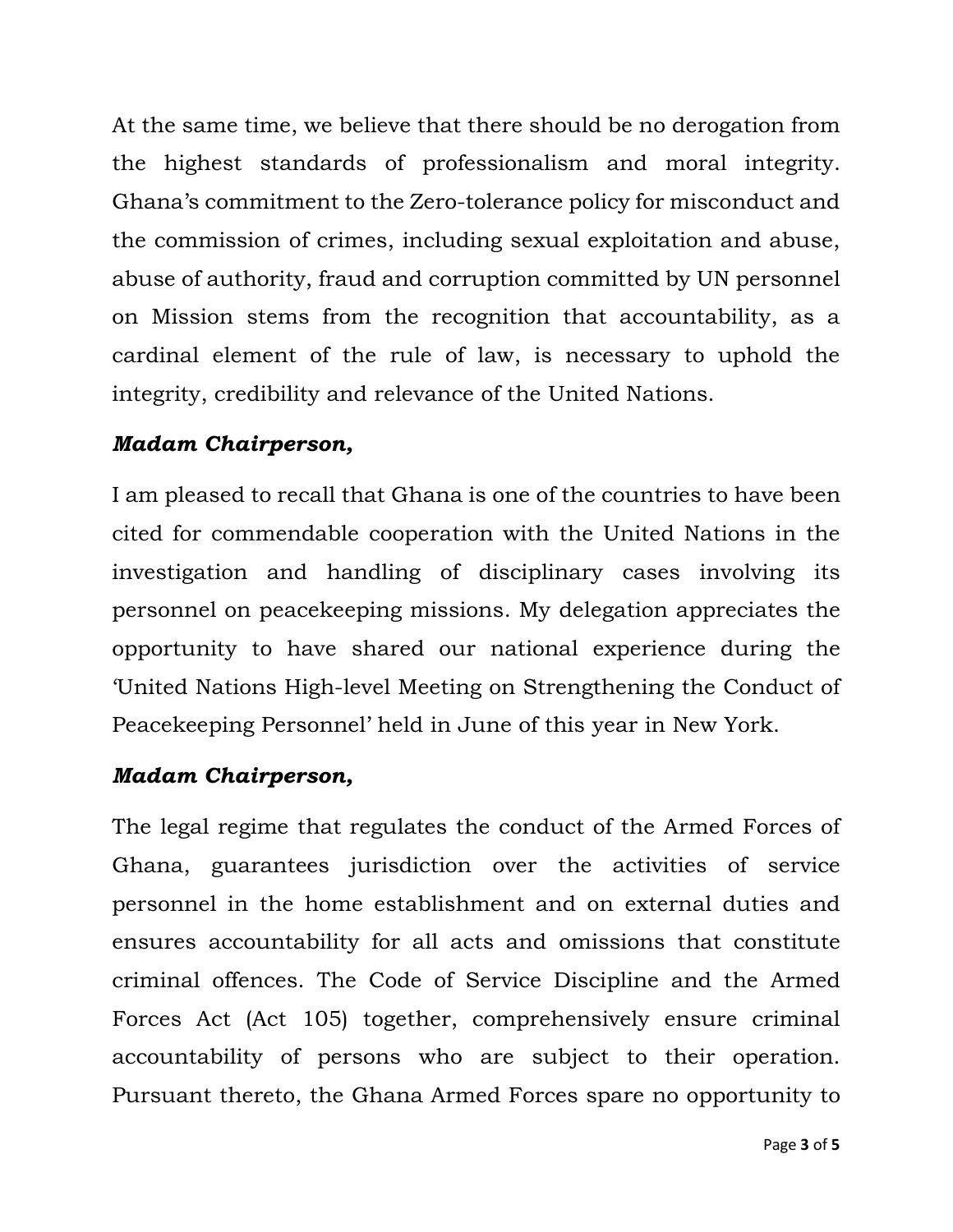ensure that complaints of alleged misconduct and criminal offences by its personnel on missions are thoroughly investigated, conclusively determined and appropriate sanctions applied.

#### *Madam Chairperson,*

It bears mentioning however, that the effective exercise of jurisdiction through national legislation and mechanisms is not without challenges. Delays in receiving complaints, lack of cooperation by complainants during investigations and trials and the loss or damage of evidence, underscore the need for enhanced cooperation between Member States and the United Nations to bridge jurisdictional gaps that exist in practice.

The appointment of a National Investigation Officer and the process of undertaking joint investigations with the Office of Internal Oversight Services have been helpful approaches in mitigating some of these challenges that have been outlined.

#### *Madam Chairperson,*

Ghana further encourages the strengthening of preventive measures such as comprehensive pre-deployment training, in-mission sensitization on criminal offences and robust enforcement. These actions must necessarily be undertaken to restore the image of the United Nations but more importantly, protect the already vulnerable populations, especially those in conflict afflicted areas, from the wrongs of the very people who have the mandate to protect them and keep the peace.